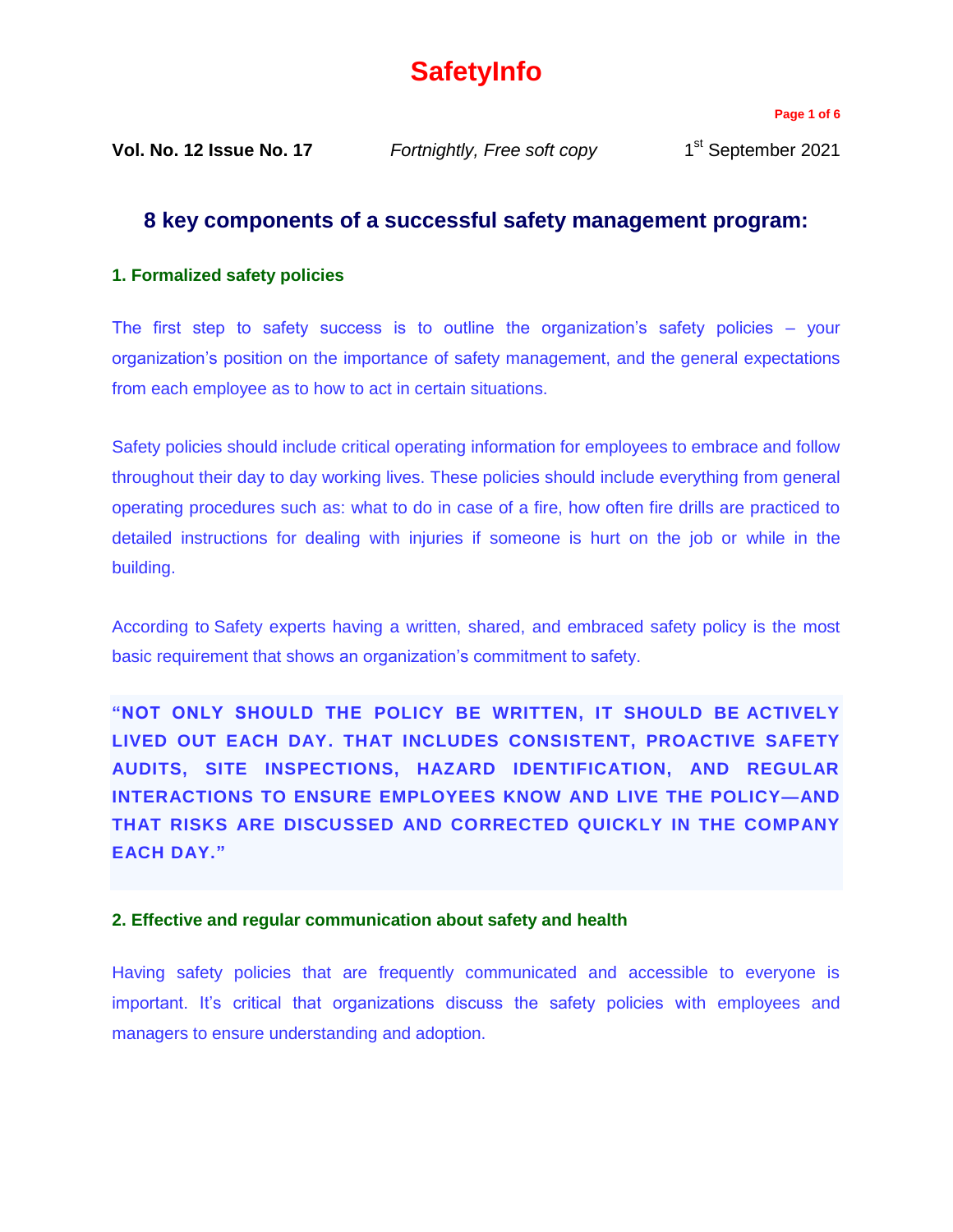It's also a good idea to remind employees often that safety takes priority over productivity. This message can sometimes get lost with the daily pressures of meeting order commitments. Employees sometimes feel that they get mixed messages, so be sure to remind employees of the priority of safety.

Focused, consistent messaging about safety and health can create loyal, productive, and accountable employees who feel respected and valued by the company. Regular, ongoing communication educates employees, helps to show the values of the company, and it helps to reinforce the right behaviors.

Make sure that employees feel a strong personal connection to their own safety and the safety of others – "shared accountability." The benefits of this mutual caring by employees will be recognized instantly. You'll see that employees embrace safety policies rather than avoid them. As a result, you'll find a reduction in the frequency and severity of incidents and near-misses improving the overall effectiveness of your safety management program.

#### **3. Support for behavior-based safety**

The safest companies in the world recognize the importance of creating habits around safety. [That's why many of them focus on behavior-based safety –](https://ireportsource.com/blog/behavior-based-safety-these-are-the-critical-success-factors/) a safety methodology that [focuses on improving safety through habit creation.](https://ireportsource.com/blog/behavior-based-safety-these-are-the-critical-success-factors/)

Unsafe behavior is naturally habitual for most employees and they are unaware of it. Oftentimes, an activity has been done the wrong way for so long that employees aren't even conscious of the incorrect behavior in many cases. Companies can create good behavior by forming positive habits while breaking old ones. That's where the concept of habit change comes into play.

According to behavioral expert, it takes [66 days on average to](https://jamesclear.com/new-habit) develop a new habit. That means that organizations must dedicate themselves to continuous improvement in order to achieve optimal safety results.

In order to create habit change, Clear uses a [framework called the 3R's of Habit Change:](https://jamesclear.com/three-steps-habit-change)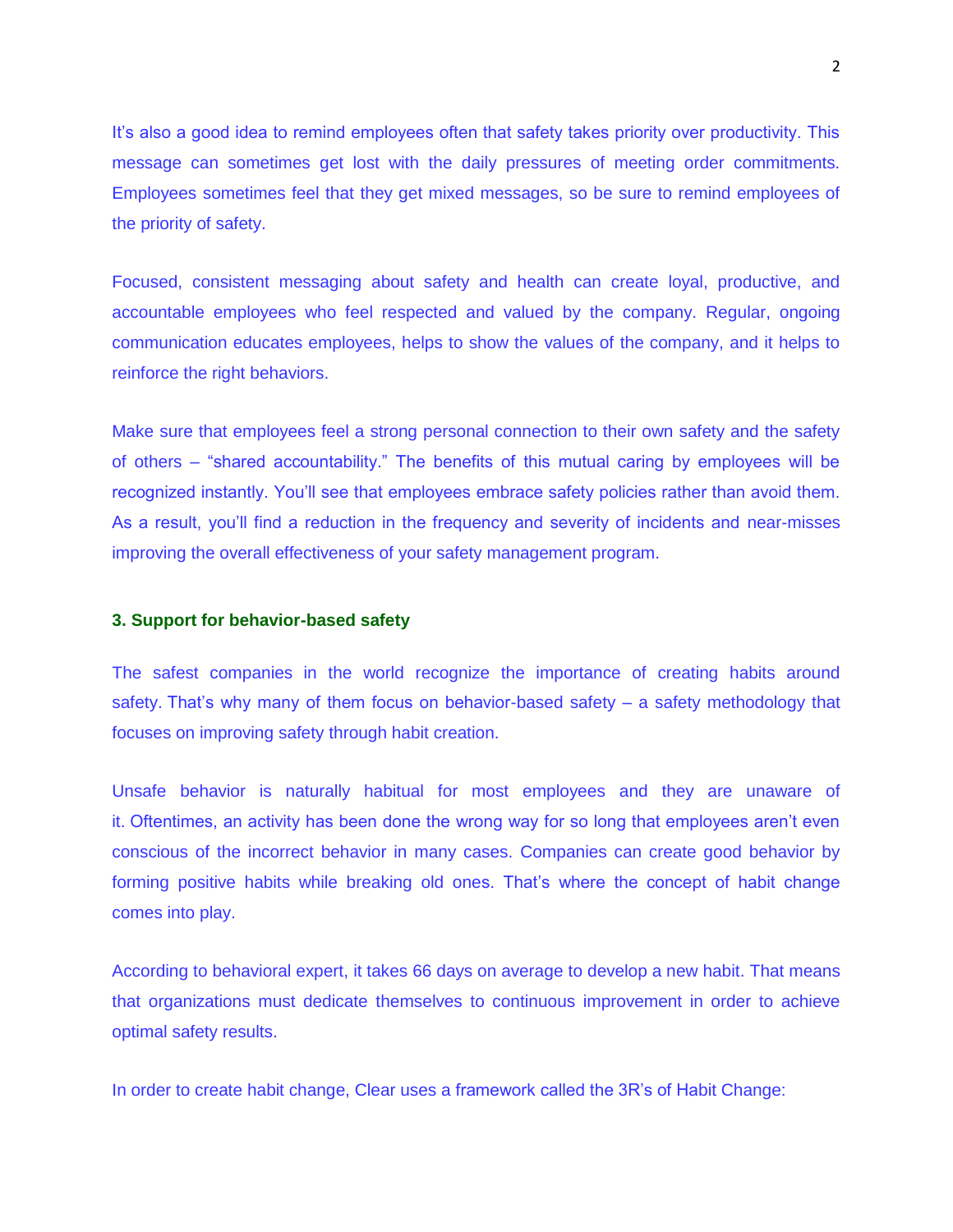- 1. Reminder (the trigger that initiates the behavior)
- 2. Routine (the behavior itself; the action you take)
- 3. Reward (the benefit you gain from doing the behavior)

In your personal life, you might use a fitness tracker, set an alarm or leave notes on your bathroom mirror to remind yourself of things to help create healthy habits. You can use these same principles with your employees in the workplace, [perform and record regularly near](https://ireportsource.com/features/near-miss-behavior-observation/)  [misses, behavior-based observations and/or spot checks.](https://ireportsource.com/features/near-miss-behavior-observation/)

#### **4. Utilization of both leading and lagging indicators**

Organizations with outstanding safety records develop a systematic method to measure what's going on throughout their entire safety operation. It enables them to quickly and easily understand why something went wrong if it ever does. However, most organizations are far from this type of systematic reporting capability.

Many organizations primarily utilize lagging indicators – a measure of what's happened in the past such as lost workdays, workers' comp costs, or injury frequency. As safety leaders know, these reactive metrics do very little for future prevention of accidents and injuries.

The ability to quickly and precisely identify high-risk situations is something that should be on every safety leader's checklist for safety performance. Leading indicators can provide insight so that the organization can predict what could happen and take action to avoid accidents from occurring. [Leading indicators include measures such as](https://ireportsource.com/blog/safety-leaders-quick-guide-leading-indicators-safety-performance/) frequency of safety training, number of and results of [safety audits and inspections,](https://ireportsource.com/safety-audits/) as well as the behaviors reflecting operations including mean time of completion of corrective action, employee involvement in proactive activities and even leadership involvement.

Through gaining insights into leading and lagging indicators, organizations can gain a complete picture of all safety program activity, with the ultimate goal of preventing accidents before they ever happen.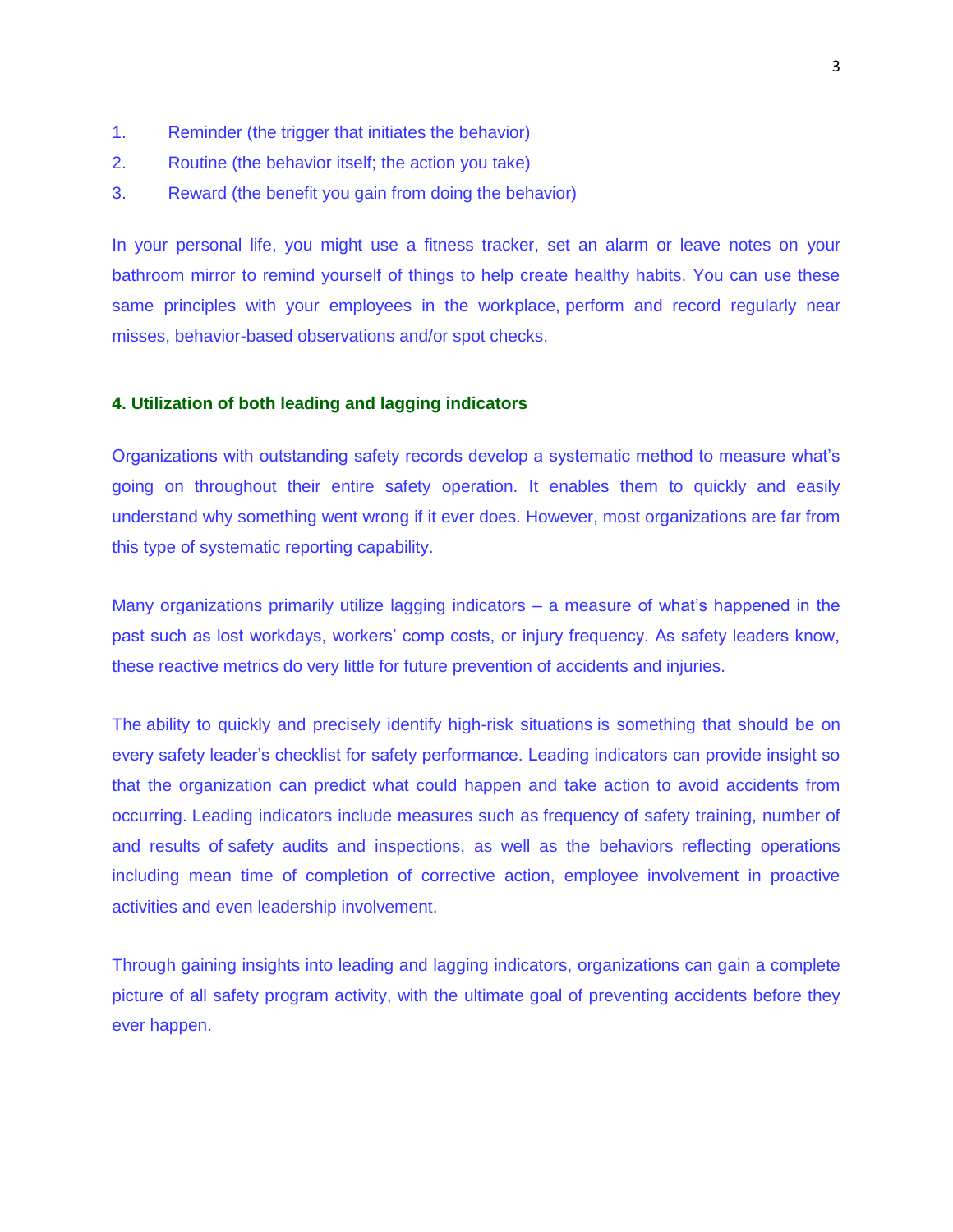Some anecdotal stories describe companies compiling data for days for their annual meetings. Investing in [safety management software with customizable analytics](https://ireportsource.com/) can resolve the issue and give you time and money back.

#### **5. Cutting edge tools and systems**

Companies with low injury rates equip their employees for success and they do so through more than just processes and safety management programs. They leverage cutting-edge tools and systems to keep their employees prepared and ready to handle whatever they need to.

The most impactful safety management program is one that equips any employee to quickly access the information they need and report an issue. Whether that information is an SDS Sheet, a training record, or the result of a safety audit, companies are now leveraging mobile safety management solutions to improve the timeliness of response and communication.

Just like companies provide their employees with PPE, the best safety leaders recognize the importance of mobile safety software to improve their overall safety management program. This is becoming even more important as younger workers who grew up as digital natives look for employers that accommodate working in ways that are natural and preferred for them. They can't imagine having to fill out a paper form, fax it to someone, keep a copy for their file, etc. They expect employers to use tools that they use in their daily life to ease their adoption of organizational operations.

#### **6. Frequent safety training and discussion**

The safest companies in the world recognize the importance of continuous education of their employees, and they prioritize it.

[According to OSHA, safety training provides managers, employees, and supervisors with:](https://www.osha.gov/shpguidelines/education-training.html)

- 1. Knowledge of proper practices to do their job safely
- 2. Awareness of how to eliminate hazards to reduce risk
- 3. Specialization when their specific roles require unique preparation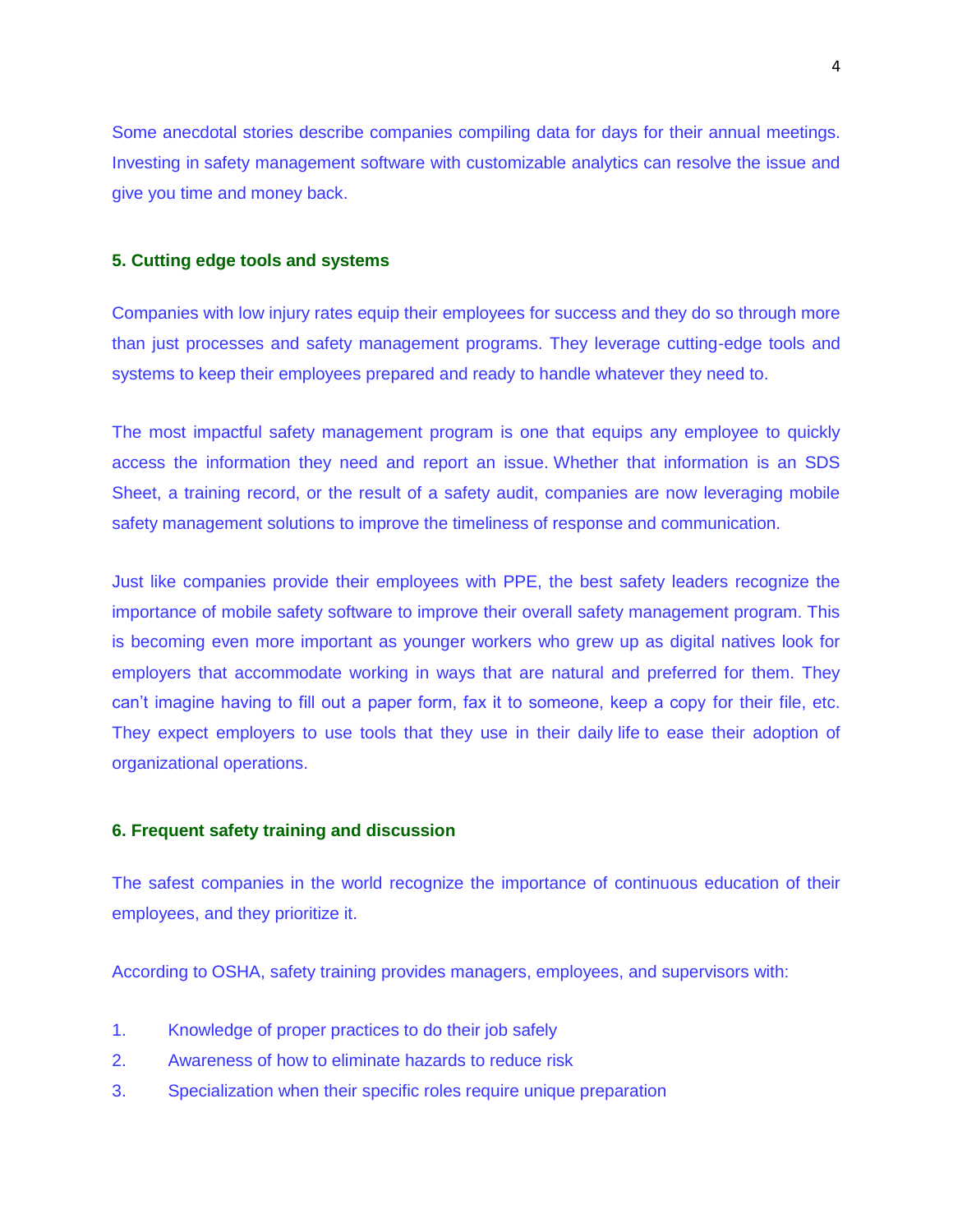These three components are critical to reducing incident frequency while improving overall safety. One issue that employers face when looking to implement frequent training is that training sessions can be long and boring. When's the last time you remember seeing an employee get excited about a training session?

A public speaker and training expert [has a solution to helping you keep training engaging, fun,](https://ireportsource.com/blog/the-2-secrets-to-making-workplace-safety-training-fun/)  [and effective for all employees: keep your content high energy, and use storytelling to connect](https://ireportsource.com/blog/the-2-secrets-to-making-workplace-safety-training-fun/)  [with people.](https://ireportsource.com/blog/the-2-secrets-to-making-workplace-safety-training-fun/)

#### **7. Empowered and motivated employees**

Empowering employees through your approach to safety management can result in tremendous outcomes for your organization. However, many organizations struggle to achieve the proper level of employee engagement.

"The biggest problem with most safety management programs is that they focus on preventing injuries by highlighting how bad things can get – scaring employees straight. While that's somewhat effective, it does very little to motivate employees to perform better." This results in a fear-based culture rather than one based on success, thus reducing employee morale.

Successful safety management programs and plans consistently promote proper safety through continuous education, consistent reinforcement, and ongoing improvements.

Interested in some ideas to improve engagement and empowerment? Try highlighting a safety person of the week/month – or nominate them to be a safety hero on.

#### **8. Comfort with reporting issues related to safety**

It's natural to want to get the job finished on schedule — or even ahead of time — but with a "get it done quick" attitude, accidents happen. Top tier organizations emphasize the importance of reporting potential problems before they occur, or [reporting safety incidents](https://ireportsource.com/incident-reporting/) the moment they happen.